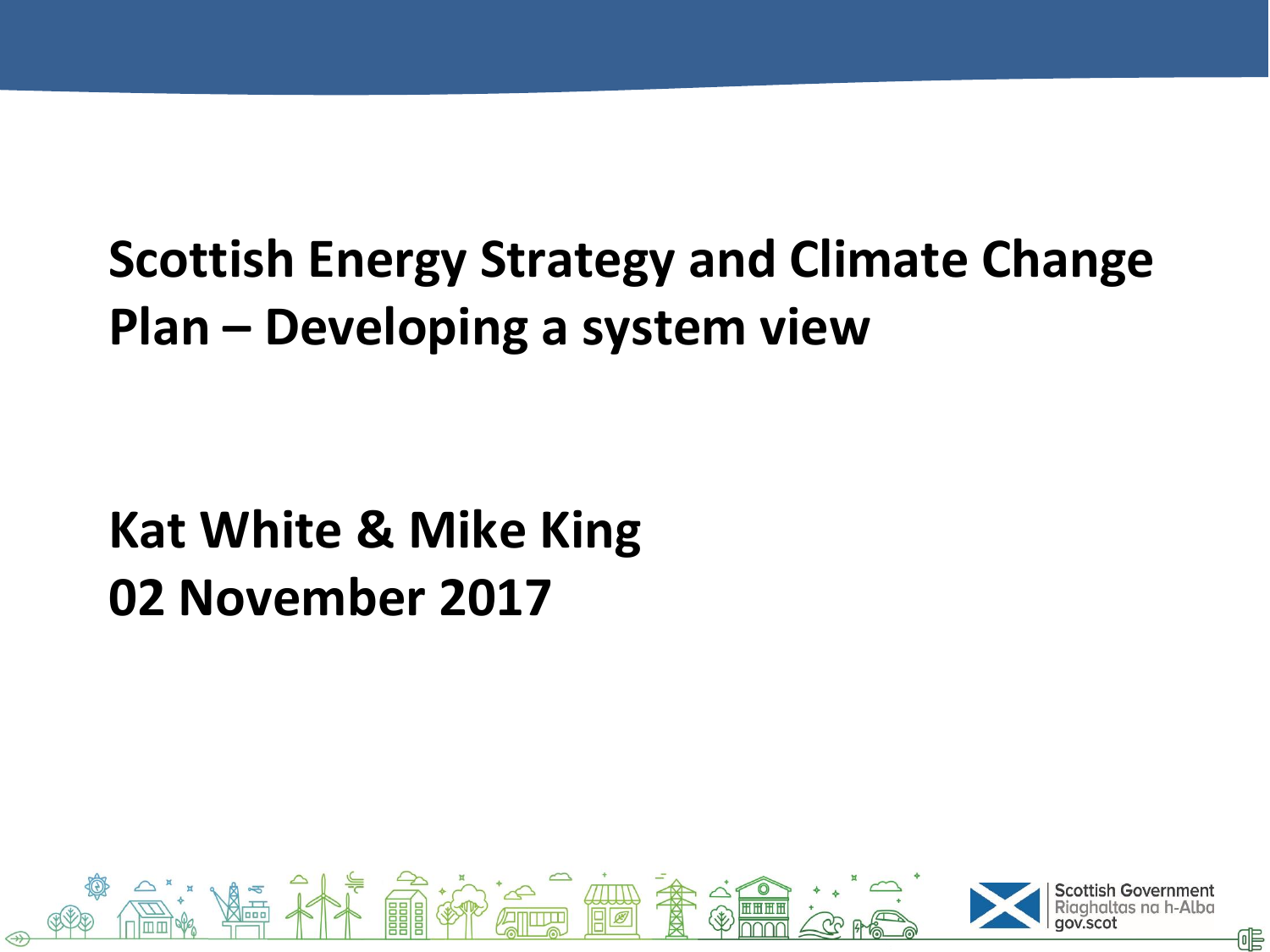#### **Developing a system view – draft Climate Change Plan**



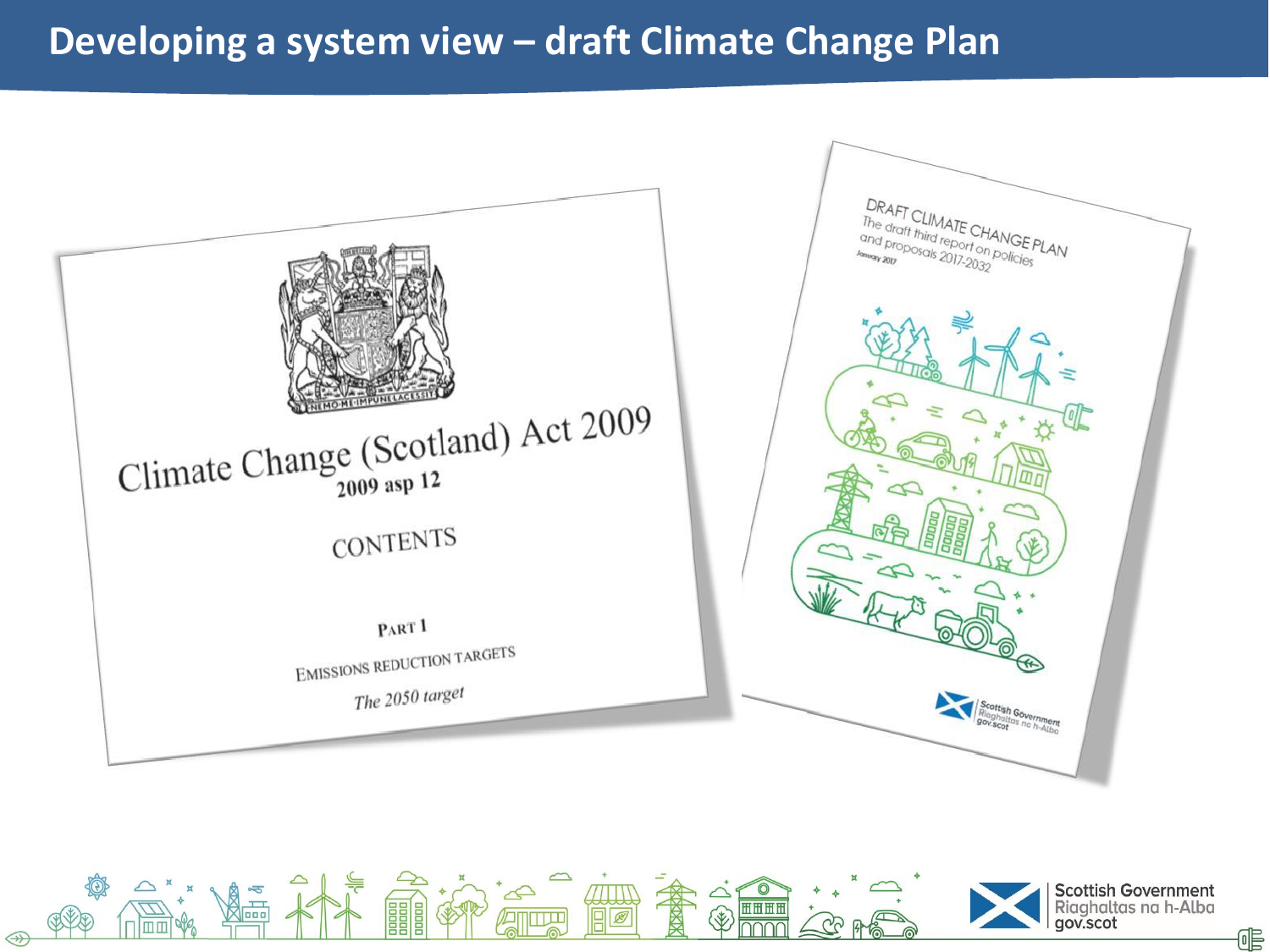*"A modern, integrated, clean energy system, delivering reliable energy supplies at an affordable price in a market that treats all consumers fairly."*



**MANAGED** 

**ENERGY TRANSITION** 

**WHOLE-SYSTEM VIEW** 

**MODEL OF LOCAL ENERGY PROVISION** 

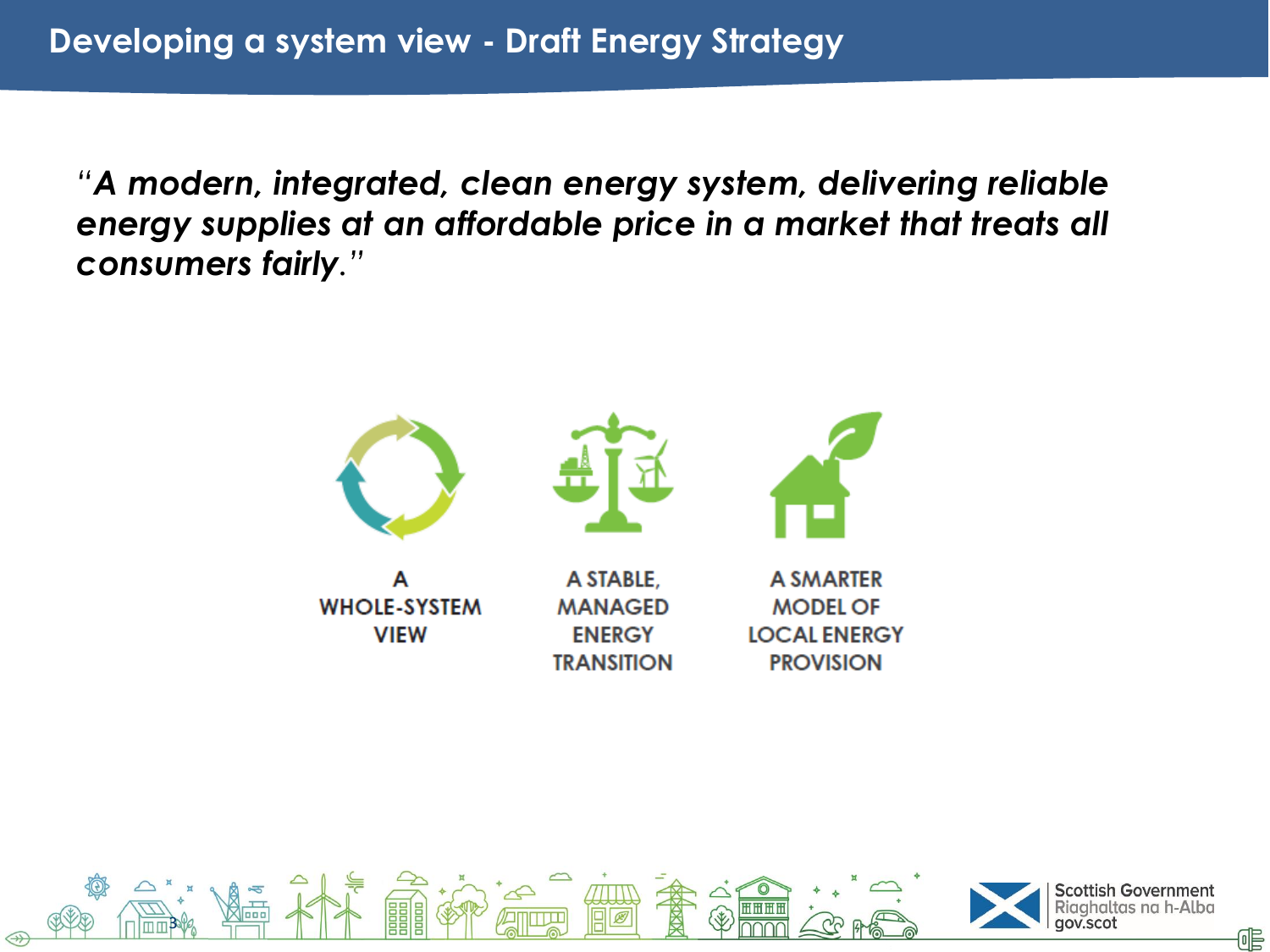#### Cross-cutting Themes from the consultation feedback:

- **The need for recognition of the interdependencies between the Scottish and UK energy systems**
- **The need for integration across devolved policy areas**
- **Maintaining a flexible approach towards local energy systems**
- **Supporting a range of technologies within Scotland's energy mix**
- **Need for a clear roadmap and decision points**
- **Greater focus on innovation, investment, skills, resources and workforce matters**

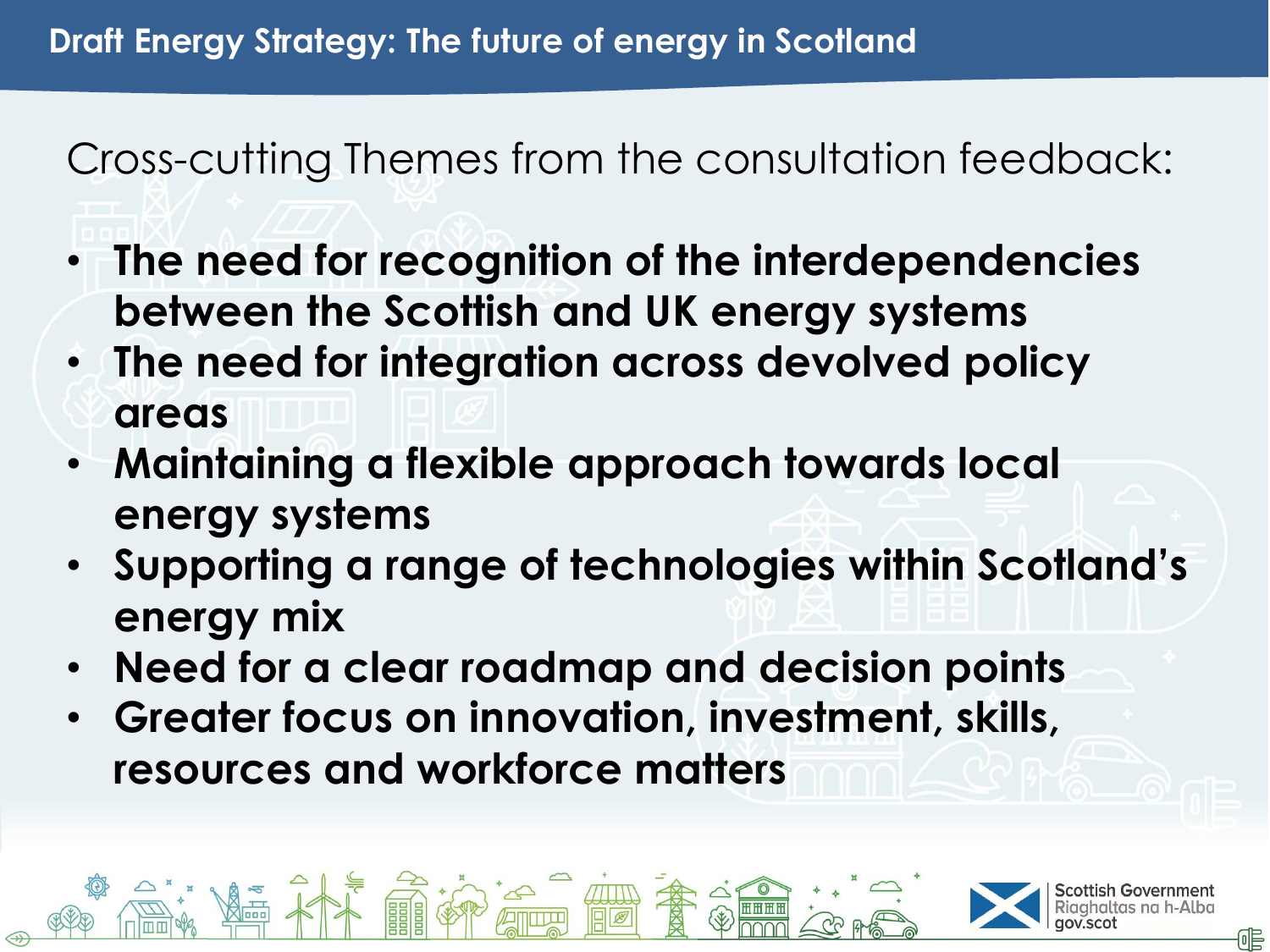### **Issues to consider:**

- •How do we present the potential range of outcomes for the energy system over the medium and long term whilst demonstrating certainty to stakeholders and investors?
- •How do we genuinely demonstrate a systems view towards energy while exploring the complex and indepth issues in each discrete sector?
- •How do we preserve the long term nature of the Strategy while demonstrating concrete near-term actions?
- •How can the Strategy strengthen Scotland's appeal to both domestic and international investors?